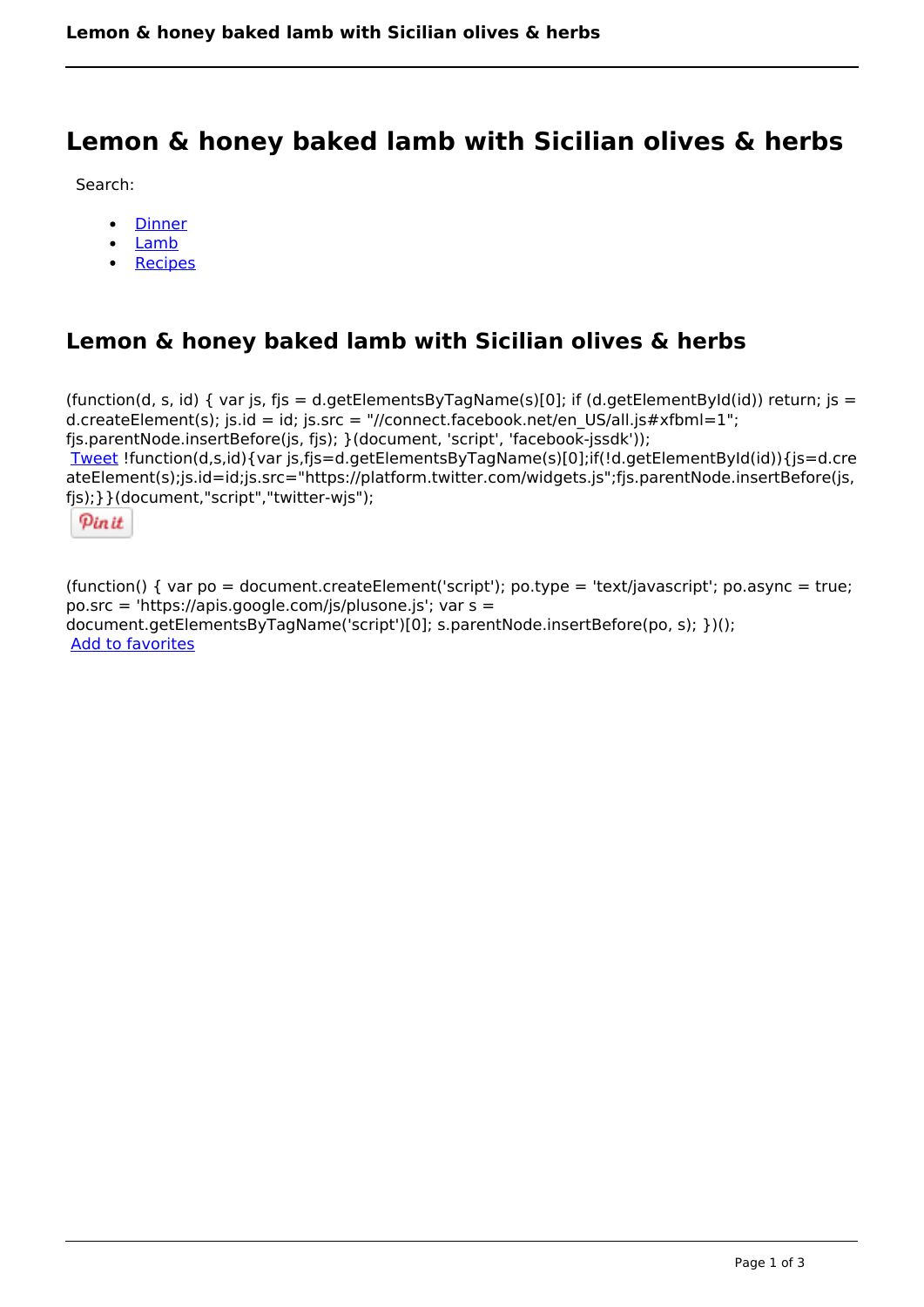

## Rate this recipe

2 people are cooking this [Count me in](https://www.naturalhealthmag.com.au/flag/flag/favorites/1259?destination=printpdf%2F1259&token=c7a09e526068b8b42867e8634ac30506)

These slow-cooked lamb shanks with Sicilian olives & herbs are the perfect winter warmer. Serve with roasted veg or a winter salad.

### **Ingredients** (Serves 4)

- 1.2 kg [lamb](http://www.naturalhealthmag.com.au/nourish/lamb) shanks, approx. 6
- 2 [lemons,](http://www.naturalhealthmag.com.au/nourish/roast-chicken-preserved-lemon-braised-vegetables) halved
- 1 whole bulb garlic, sliced in half widthways
- 3 tbs honey
- 3 tbs apple cider vinegar
- 1 bunch oregano
- 10 green Sicilian olives, crushed
- Salt and cracked pepper
- Extra honey to serve

### **Method**

Pre-heat an oven to 180°C. Using a large, heavy-based frypan or shallow pot, add the lamb shanks, lemons and garlic then drizzle with honey and vinegar. Tear half of the oregano bunch on top and cover tightly with a lid, cooking for 30 minutes at 180ºC.

Lower temperature to 100ºC and cook for two hours, until the lamb is tender and falling off the bone. Uncover and cook for a further half hour to allow the garlic and lemons to crisp.